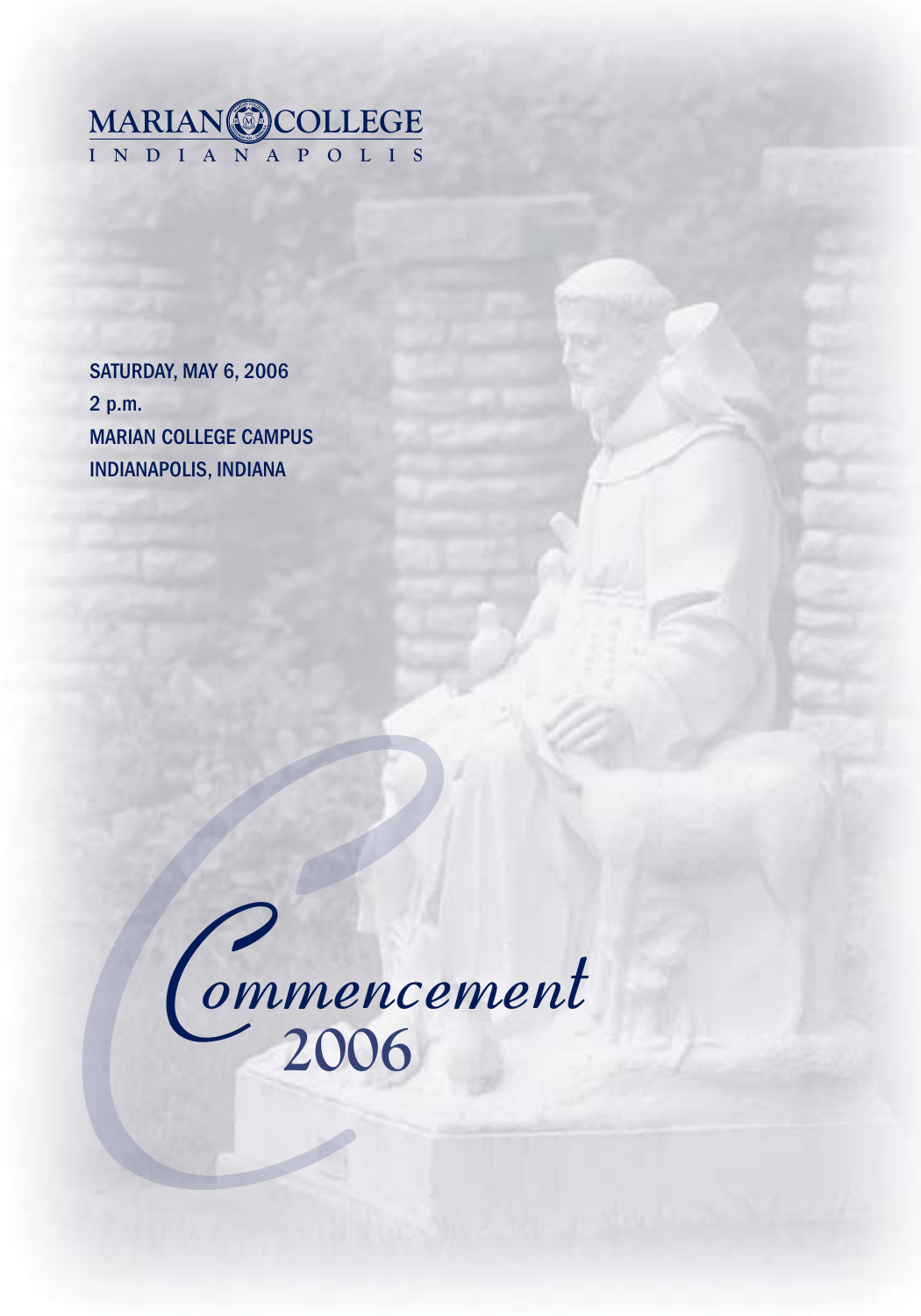



## President Daniel J. Elsener, *Presiding*

#### **PROCESSIONAL**

 *March and Procession of Bacchus*, Leo Delibes *The audience will remain seated during the processional.*

#### **INVOCATION**

Monsignor Joseph F. Schaedel '70, *Vicar General, Archdiocese of Indianapolis*

**CONFERRING OF EMERITUS STATUS,** Thomas J. Enneking, Ph.D., *Provost*, *Presiding* Reverend Francis E. Bryan, M. Div. Lynn E. Morrell, Ph.D.

#### **COMMENCEMENT ADDRESS**

John C. Lechleiter, Ph.D., *President and Chief Operating Officer*, Eli Lilly and Company

#### **CONFERRING OF HONORARY DEGREES**

 Sister Christa Franzer, OSF '70, *Vice President for Mission Effectiveness, Director of Human Resources* D. Anthony Watt '65, *Chairperson, Marian College Board of Trustees*

 **Doctor of Business Administration** John C. Lechleiter, Ph.D.

 **Doctor of Humanities** Andrew Steffen

 **Doctor of Humane Letters** Norma Lenhart Winkler

## **SENIOR CLASS ADDRESS AND PLEDGE**

Meghan Lynn Pilarski, *President, Senior Class*

#### **WELCOME TO CLASS OF 2006**

Merle V. Tebbe '74, *President, Marian College Alumni Association*

#### **CONFERRING OF DEGREES IN COURSE**

Daniel J. Elsener, *President*

 **Candidates Presented by**  Thomas J. Enneking, Ph.D., *Provost*

### **Assisted by**

 John A. Hill, *Registrar The audience is requested to refrain from applause until after the degrees have been conferred.*

#### **BENEDICTION**

Sister Jean Marie Cleveland, OSF '64, *Congregational Minister, Sisters of St. Francis Oldenburg*

#### **RECESSIONAL**

 *March in F,* Ludwig van Beethoven  *The audience will remain seated during the recessional.*

## **GRADUATE RECEPTION**

Allison Mansion

## **MUSIC BY THE INDIANAPOLIS MUNICIPAL BAND**

Directed by Ed Axsom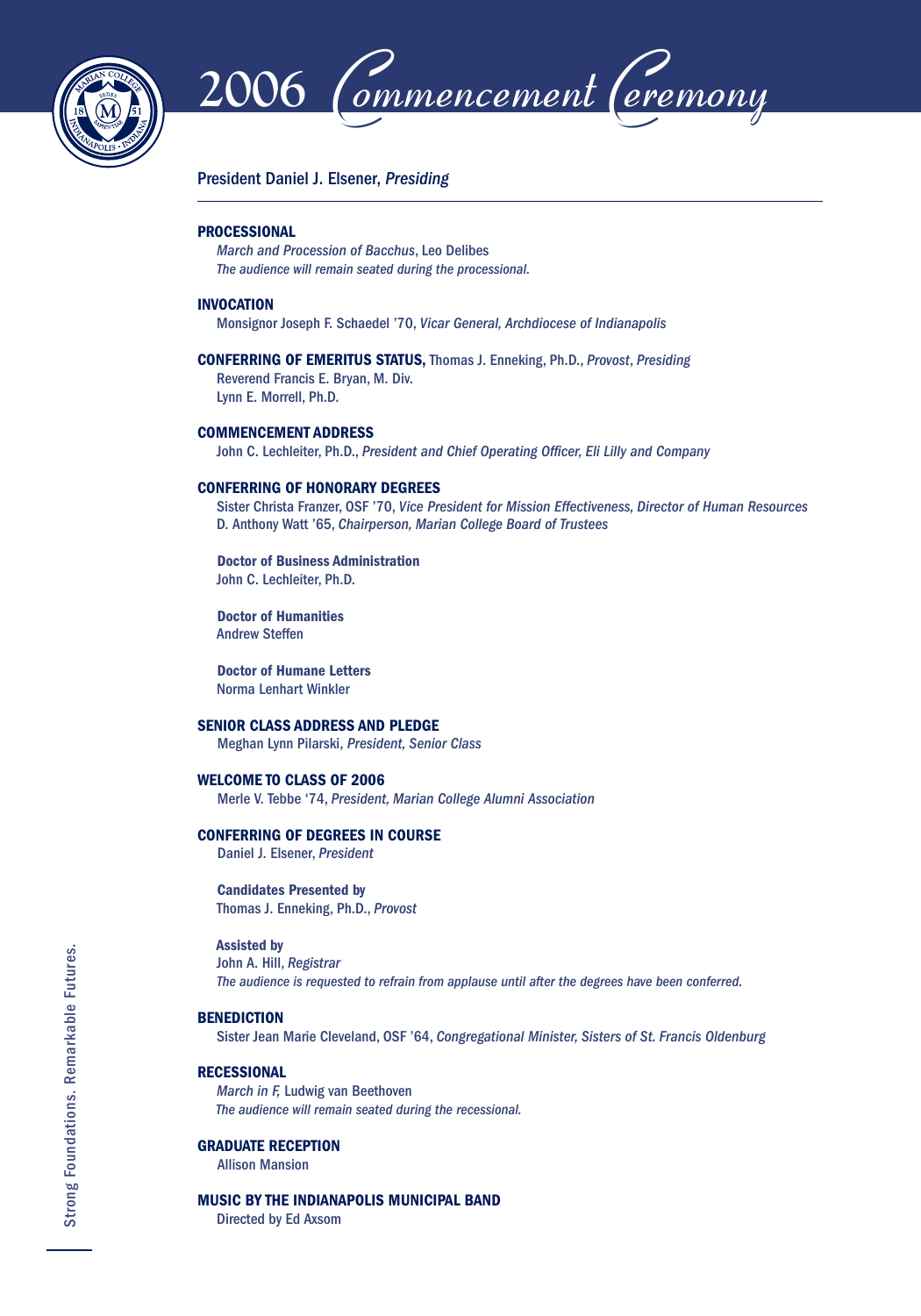# Faculty Emeriti

Reverend Francis E. Bryan, M. Div. Sister Marie Pierre Buttell, OSF, Ph.D. Raymond C. Craig, Ph.D. James J. Divita, Ph.D. William J. Doherty, Ph.D. Shirley J. Friedman, RN, MSN, CNS Sister Mary Gloria Gallagher, OSF, M.M. '46 James E. Goebel, M.A.

Mary T. Haugh, Ph.D. '50 Sister Miriam Clare Heskamp, OSF, M.S. Sister Marilynn Hofer, OSF, Ph.D. '60 Mary Malatesta, M.B.A. Richard J. Minasz, Ph.D. Lynn E. Morrell, Ph.D. Esther O'Dea, RN, Ph.D. William Pedtke, M.A.

Roy F. Pille, M.B.A. Rosanne R. Pirtle, Ph.D. Sara E. Reid, M.A., M.S. Sister Florence Marie Rose, OSF, M.A. Sister M. Rachel Schulte, OSF, M.Ed. '43 Constance L. Wesner, M.S.Ed. Sister Ruth Ann Wirtz, OSF, M.M. '56 Sister Adele Zahn, OSF, Ph.D.

# College Marshals

**Grand Marshal:** Denis Kelly, Ph.D., *Senior Faculty* **Assistant Marshals:**

Amy Bennett Karen Bevis, M.A, M.S. Maryann Bonner, M.Ed. Jennifer Brandt John Finke, M.S. Valerie Hall, Ph.D.

# Board of Trustees

**INDIANAPOLIS MARIAN COLLEGE**

**2005-2006**

Karen Hardin, MSN Cheryl Hertzer, M.A. Deborah Lawrence, J.D. Carl Lecher, Ph.D. William Mirola, Ph.D. Ruth Rodgers

D. Anthony Watt '65, *Chairperson* Sister Jean Marie Cleveland, OSF '64, *Vice-Chairperson*

Sister Margaretta Black, OSF '61 Jefferson Brougher Clark H. Byrum John T. Cardis '63 Jeffrey D. Curtis '88 Robert G. Decraene Timothy E. DeHaan '88 Anna C. Dillon '49 Sister Dominica Doyle '56 Joseph Doyle William P. Eckman '74 Daniel J. Elsener Mary Jo Feeney '65 John Grogan David B. Haire '71 Sister Margaret Horney, OSF '75

S. Michael Hudson Daniel N. Janich '74 William T. Kelsey '61 Sister Francis Assisi Kennedy, OSF '60 Kent A. Lebherz Alan E. Leighton '62 Patricia Maryland M. Lynne O'Day '82 Kelly D. Poole '89 John A. Purdie Monsignor Joseph F. Schaedel '70 Jerry D. Semler Joseph L. Smith, Sr. '71 Jack R. Snyder Michael A. Staton '84 Roberta Walton

Peggy Sandgren Diana Smith, BSN Don Smith, M.B.A. Lynn Wybiral

Mary L. Welch '68 Sister Marge Wissman, OSF Sister Olga Wittekind, OSF '67 Mary A. Young '47 Raul E. Zavaleta Judge Gerald S. Zore '63

### **Trustees Emeriti:**

Alvin S. Bynum Eugene Henn Robert B. McConnell Robert H. McKinney Rev. Thomas J. Murphy Charles O'Drobinak K. Clay Smith

# **2006 GRADUATION PLEDGE**

*We, the 2006 graduating class of Marian College, as citizens of the global community and children of God, pledge to share our profound gifts of knowledge, faith, respect, and care with society and the world so that we may honor the excellent teachers who transformed our lives.*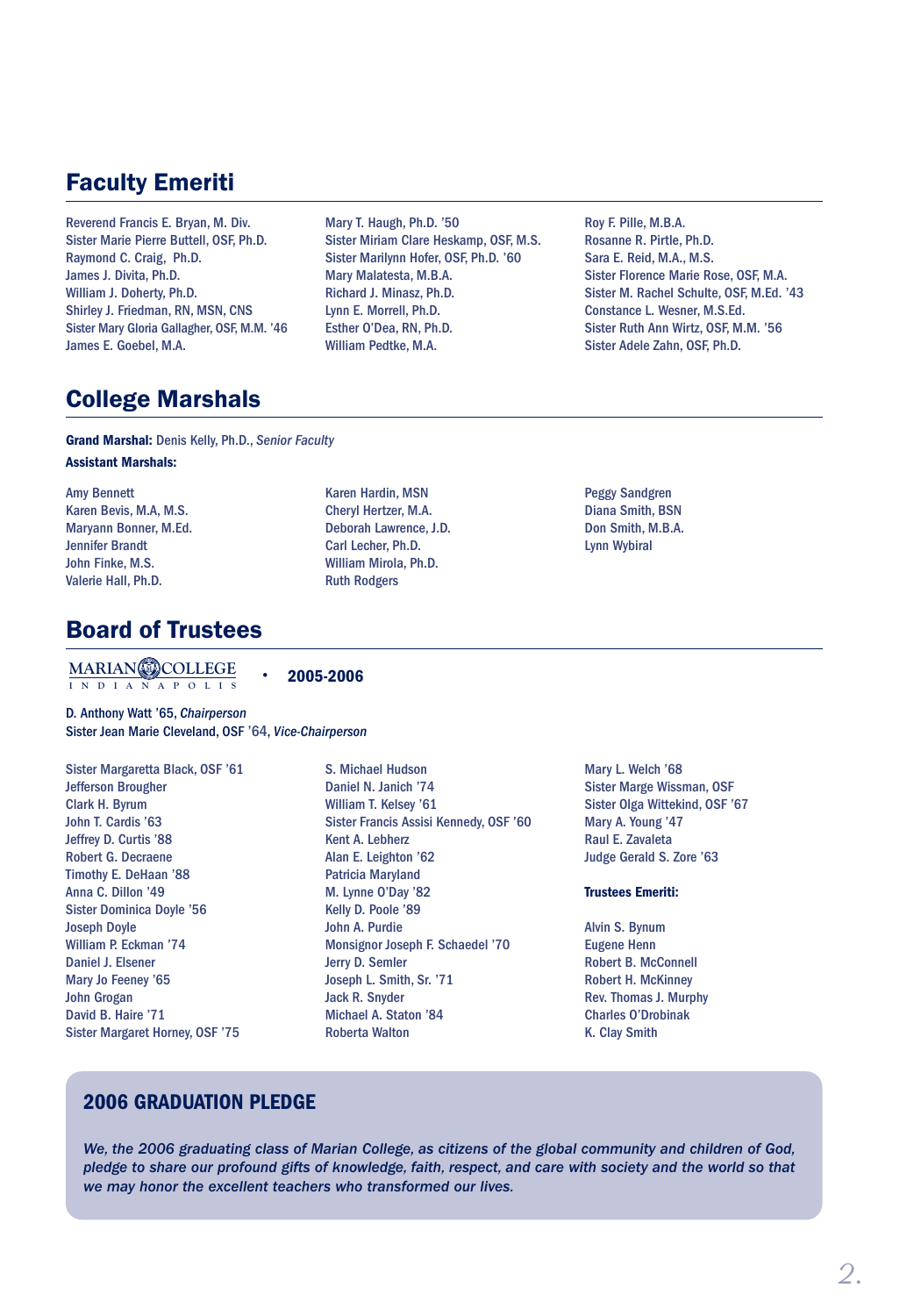Candidates for Degrees | May 6, 2006

Candidates in a baccalaureate program who have earned at least 60 credit hours at Marian College and who have achieved a grade point average of 3.5 or above are awarded Latin Honors as follows: cum laude, grade point average of 3.5; magna cum laude, grade point average of 3.7; summa cum laude, grade point average of 3.8. In this program, Latin Honors are based on April 2006 academic status. Diplomas are awarded subject to satisfactory completion of requirements certified by the Registrar.

# Associate Degrees

## **Associate in Arts**

**Music** Diane Yvonne Suntum

**Psychology**

Gwendolyn M. Hardiman Kenika Marie Johnson

## **Associate of Business Administration**

#### **Human Resources Management**

Amber A. Allen\* Rachael Anderson\* Angela K. Knox\* Layne Idele Maloney\* Carol Reneé Mills Earl Miles Mitchell Lisa M. Robey\* Sherri Lynn Sanders\* Jennifer Elaine Thomas Keslie Michele Tunstall\* Charlotte D. Williams

#### **Management**

Mary Louise Adolay\* Michael R. Bischof\* Verajean Brooks\* Kyle A. Butler\* Joyce Ann Farley\* Makia L. Gaddis Nathan C. Harmon\* Earlene Harrison Gina Marie Hoover\* Shawn R. James\* Brian A. Johnson\* Melissa Nicole Johnson

# Bachelor Degrees

#### **Bachelor of Arts**

#### **Art**

Julia Anne Stevens\* Kendra L. Thornton, *summa cum laude*

**Biology** Christina M. Frey Robert James Jarrett

## **Business Administration**

Sarah Ann Carlson Cheyenne Renee Clark (second major French) Brandie Lynette King Saundra Lee Mathes Tyler Alan Yoder

Heather Louise Lee\* Denise Michelle Peterson-Hyter Norma J. Piper\* Jane L. Roberts Zoltan B. Roundtree\* Jenell Renee Sanders Pamela J. Spencer\* Alicia Camille Stewart\* Jermara Marie Tarvin Latausha Elaine Taylor Lisa C. Walker\* Benjamin Steven Warren\*

## **Marketing**

Jolene Yvonne Allen Randy E. Baldwin\* Ken M. Beverly Dorit Anne Blubaugh Hope Elizabeth Gamble\* Terrence Dion Holland Eneida Iozzio Eric K. Johnson\* Angela Raynea Pherigo\*

## **Associate in Nursing**

Doreen Kay Adkins Janet L. Adkins Freda Marie Anthony Kimberly Marie Banks Julia M. Berry\* Anne Elizabeth Bigelow Brenda Lynne Cole\* Taneesha N. Coleman Cynthia R. Compton\* Destiney Juttaun Davis Linda Marlene Davis

Elizabeth Dey Dommer Shana Deniene Edwards Jura Leete Finn Lisa Ann Fitzpatrick\* Tennille Michelle Fondren Randi Nicole Foster Ann P. Gary Amanda Dawn Gilbreath Heather Nicole Gilliatt Jennifer Joann Hagan\* Kara Sue Hamby Maria M. Hayes Jillian Aline Hemmelgarn Dolores A. Hogg Erica Marie Jenkins Melissa Ann Johnson\* Janella Faye Kinton\* Schalesa Dawn Lane Eric Michael Merriman Rachelle L. Miller Sandra E. Moore Melissa Renee Morgan Kelly Elizabeth O'Donnell\* Mary Mae Sadler Robin Nicole Sircy April M. Stephens Kimberly Rai Ward Stacey Laurel Washington Angela Yvonne Williams Robin Jean Williams Natalie Starr Wolf Kori Latrice Wooden Todd A. Zortman\*

**Catholic Studies** Eric David Hodde Eric Michael Lecher

#### **Communication**

**Tanilia Denise Dillon** Philip Alan Golobish Kellie Elizabeth Mears, cum laude Leslie J. Rhodes

**Economics** Jessicca Tichinaani Pswarayi Carrick Joe Wilzbacher Kerry Lee Yoder (second major Business Administration)

#### **Elementary Education**

Mitzi Chafin Adkinson, *summa cum laude* Emily Elizabeth Ajamie Tracy Michelle Armstrong, *magna cum laude* Megan Elizabeth Cummins Amy Marie DeCoito Lora Ann Douglas, *cum laude* Brittany Michelle Forler Katie Sue Fredwell Megan Emily Lees, *magna cum laude* Janine Michelle Kriech Luster, *cum laude* Eugene Peter Markiewicz Cassandra Denise Ray Stephanie Leigh Rowland Jennifer Ann Woodward, *summa cum laude* Bethany Jane Zike, *summa cum laude*

 in absentia **Note:** Listed are graduates not eligible from last year's program, those who completed requirements in December 2005 and May 2006, and those expected to graduate in August 2006.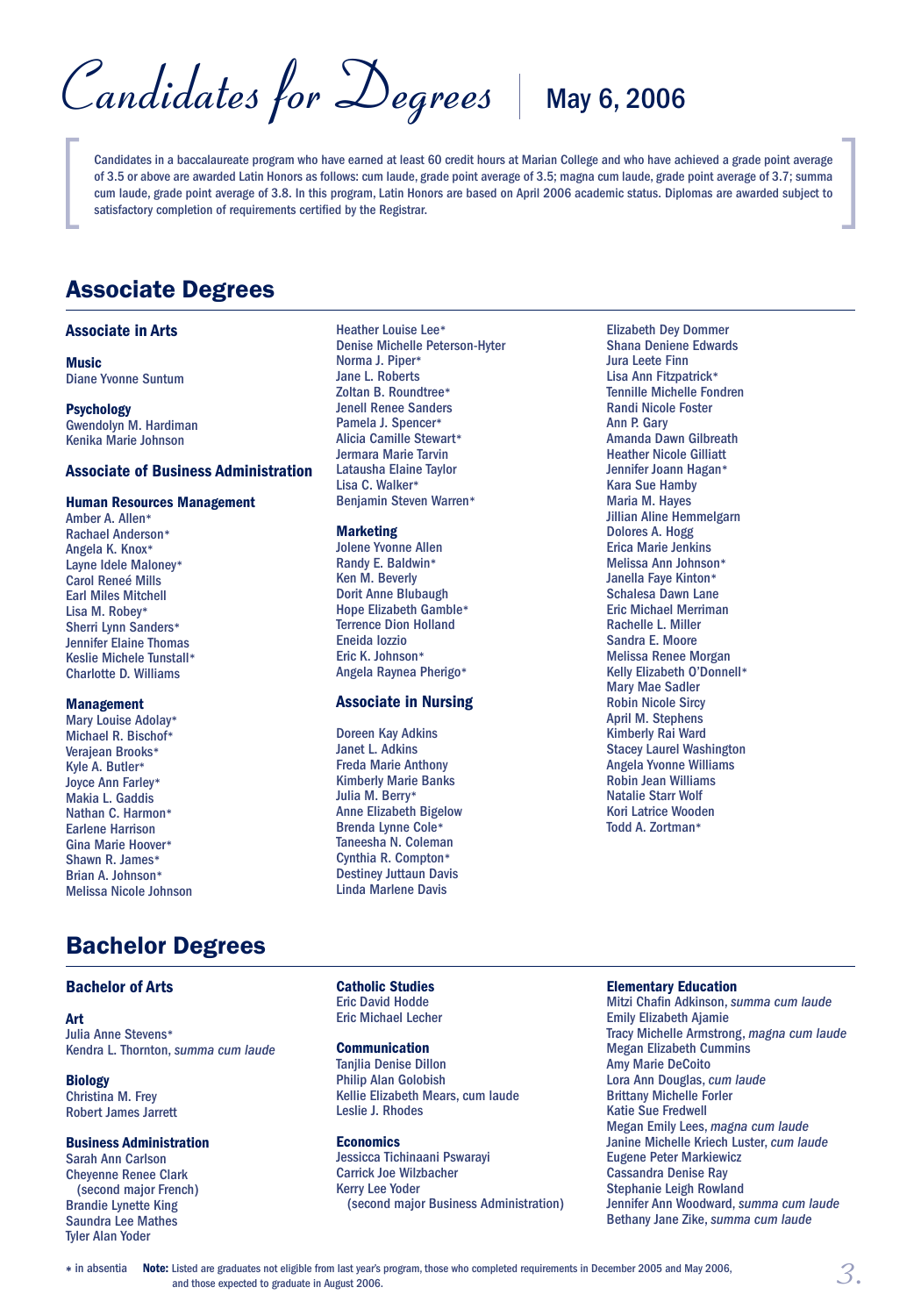## **English**

Melisa Katharine Baird, *magna cum laude Honors Program* Jordan Andrew Dever Amanda Morgan Fagan, *summa cum laude* Mary Pauline Leppert Michelle Renee Pope

### **Graphic Design**

Casey Jo Dickensheets Yong Sang Fan, *cum laude* Jackson Ry Lickliter\* Brittney Leigh Nees Kristin Lindsey Siebenlist Shawn Scott Smith

#### **History**

Jamie Catherine Hagemeyer, *Honors Program* Megan Lynn Hunter, *magna cum laude Honors Program* J. Dannyn M. Peterson, *Honors Program* James F. Rawlinson

#### **International Studies**

Irina Avramova Soleded Makarena Saldías Moraga

**Mathematics**

Rachel Lynn Gath, *magna cum laude*

#### **Music**

Jenifer-Leigh Detamore, *magna cum laude* Ryan Patrick Richards Lynn Ann Roberson, *magna cum laude* Angela Marie Simms

**Philosophy** Matthew Jared Madden

**Physical Education** Katie Jo Linn

## **Political Science**

Erika Ann Cole\* (second major Communication) Douglas Michael Fagan Todd James LeGrand Jessica Sue Miller, *summa cum laude Honors Program* Jennifer Lynn Roberts Patrick Steven Trulock

## **Psychology**

Megan Jean Bottoms, *Honors Program* Jessica Kate Cleary Brianne Elizabeth Natterstad, *cum laude Honors Program* Jamie Michelle Osgatharp, *summa cum laude Honors Program* Casey N. Thompson Brandon Michael Van Hook

## **Sociology**

Alison Rae Barnes Casey Joseph Botkin Sister Kathleen Michelle Branham, OSF Lisa Rose Brock April S. Gordon, *cum laude* (second major Political Science) Joseph Benjamin Johnston, *summa cum laude* Danielle Atrina Parker Emily Elizabeth Perkins

**Sport Management**

Janelle Nicole Koenig

#### **Theatre** Emily B. Myers

## **Theology**

Darla Jo Andrews David Ryan Stone, *cum laude, Honors Program*

# **Bachelor of Business Administration**

#### **Computer Systems Management** Michael T. Goetz\*

## **Human Resources Management**

Qutanya Austin Mary L. Battles Tonda L. Capps Deatra Denell Clayton-Joiner Ronna M. Donaldson, *magna cum laude*\* Dianna Ferguson-Mosley Jacqueline Regina Grady-Walker Angela K. Knox\* Christy Leigh Linn, *cum laude* Dianna Lynn Luther, *cum laude* Brandyce D. Malone Scott Stephen McNamee, *magna cum laude* Shenika Latoya Poindexter\* Louis William Reed, Jr. Melissa Lynn White Jami Annette Young

## **Management**

Frederick E. Allen Mary J. Beatty Valerie K. Beaver Lynn Sigman Bohr, *magna cum laude*\* Jeffrey Allen Brobst\* Derek A. Cheek, *cum laude*\* Charles Nelson DeGraff Brian J. Droege Veronica C. Ernstes\* John Kendall Fergusson Franks\* Jose Martin Gamero Nikita E. Garner Molly Elizabeth Gewertz Jaime Marie Glover\* LaDonna Reé Grace Joyce M. Harlow, *cum laude* George Kelly Harrell Elana Christina Hayes LaShanna M. Hill Karol Denise Holifield Jeffery S. Killion\* Suzanne L. Kirby Daniel Thomas Dunn Latimer, *summa cum laude* \*Corlis Ann Lauray-Bell Linda Kay Lewis\* William Melamet Lottes, *magna cum laude*\* Clara E. McCarty Mary Dorrene McGuire Gregory Lias Meriweather Matthew C. Mescall III\* Jocelin Yvette Miller Shanika Renee Moran Sparkle C. Myers Ann E. Neal Winston Sarah Katherine Nolan, magna *cum laude*\* Ronald Eugene Norvell, *magna cum laude* Leslie Rene Ogle, *magna cum laude* Tanganyika Renee Pollard Nikki Lynn Powell, *cum laude* James Lee Sanders Sherri Lynn Sanders\* Grace T. Slayton, *magna cum laude*\* Bobbie L. Upcroft, *summa cum laude* Teddy A. Weems Normie Jo Thompson Woods Torre Wylie-Crossley\*

## **Marketing**

Dennis Bogden\* Rhonda Lyná Fitzgerald Brenda Rogers Hamm, *summa cum laude* Samantha Gayle Howard\* Amanda Michelle Lindsey Eva Delicia Lloyd\* Bridgette Long Laurie Catherine Ryan Larrissa Lynn Scruggs LaShawnna Dianna Terry Rebecca S. Vosmeier\*

## **Bachelor of Science**

## **Accounting**

Monika Latrise Barnes (second major Finance) Dana Jo Bunderle (second major Finance) Rana Marie Hoffbauer\* (second major Finance) Brittany Marie Kennington (second major Finance) Lisa C. Quinn (second major Finance) Debra Lynn Snyder, *Honors Program* Justin Thomas Wells\* (second major Finance) Ryan Joseph Wernke\*

## **Biology**

Diana Marie Barker Brandie Nicole Davis Paul Clifford Ellis, *cum laude* Margaret Leeann Hoyt, *cum laude* Kim Virginia Kwok Alyson Anna Ochs Meghan Lynn Pilarski Jeanie Marie Prosser Amy Nicole Roberts Debra Melissa Walls Meghan M. Willig Ashley Diane Writtenhouse

#### **Chemistry**

Andrew Tyler Johnson Robert Michael Jones

### **Environmental Studies**

Nicole Marie Tuttle, *cum laude*

## **Finance**

Mario Gutierrez Kamran Samadov, *cum laude* (second major Management Information Systems) (third major Accounting) Tyler Alan Yoder

#### **Management**

Oliver Eugene Brookins Tim Edward Cook Douglas Lee Covey Elizabeth Ann Essink, *summa cum laude Honors Program* Ashley Lynn Langdon Monica Alexandra Selby Carrick Joe Wilzbacher

**Management Information Systems** Edward Tanner Freeman

#### **Marketing**

Naou Abe Andrea Marie Lawson Brooke S. Reed\* Danialle Nicole Spears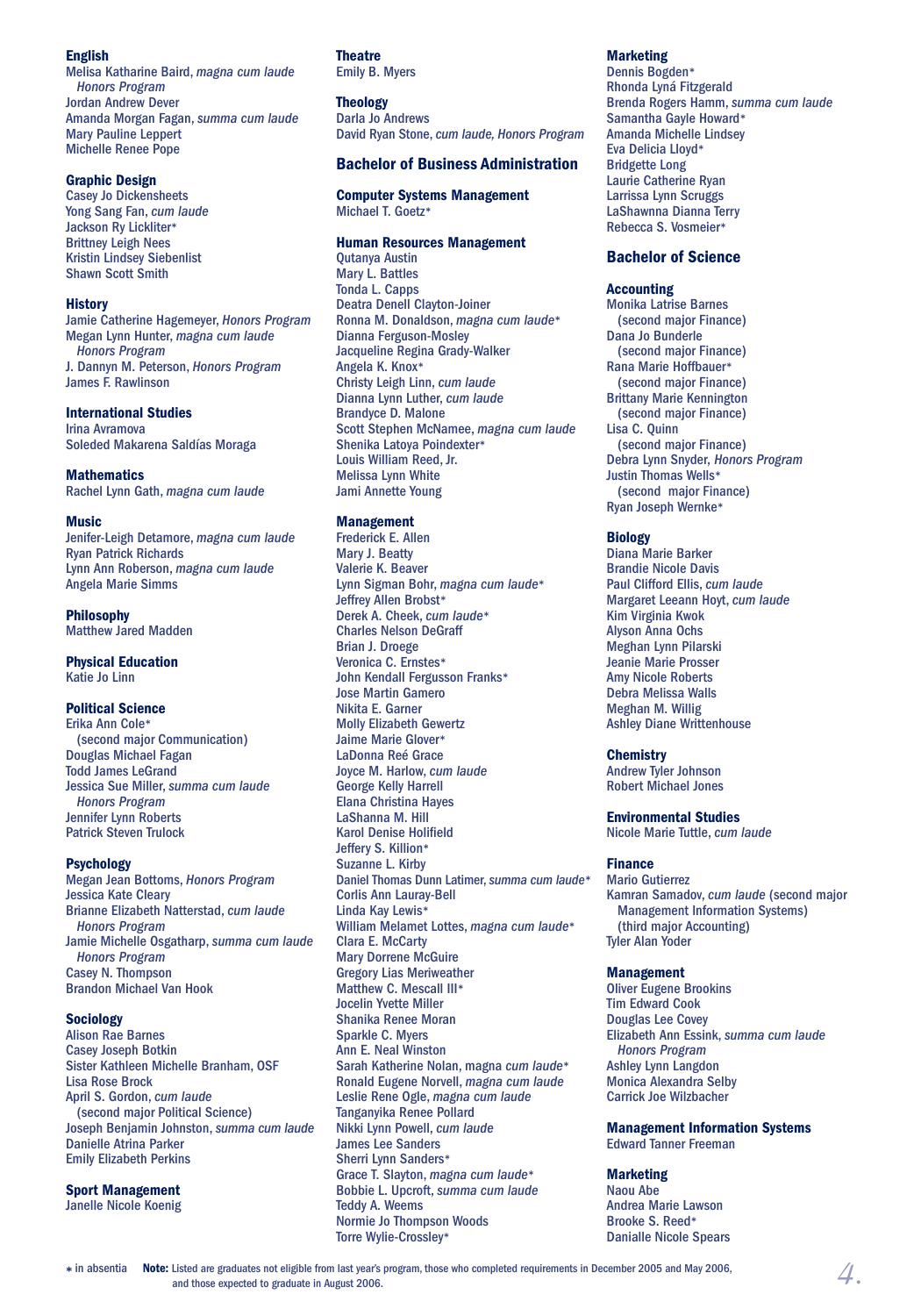**Marketing, continued**

Ashley Lynn Stout Sarah Rose Terlinden William Marshall Winfrey

**Mathematics**

Joshua Alex Holewczynski, *magna cum laude*

## **Physical Education**

Chris Michael Biswas Carrie Elizabeth Breen Joshua Kain Long Joseph Scott McLaughlin\*

## **Sport Management**

Dozzle O'dell Adams, Jr. Justin John Brandt Derek S. Huffman John Jordan Keesling Kyle Joseph Kidwell Kari Lyn Lienerth (second major Marketing) Kyle J. Matson Brittney Lea McElyea Zach James Reuter

# Masters Degrees

### **Master of Arts in Teaching**

Gregory Russell Bardonner Gregory Alan Clouse J. Timothy Costello, Jr.

Jacob Paul Rytlewski Jack D. Schmitz Laurel Elizabeth Stevens Zachary Ryan Wolma

## **Bachelor of Science in Nursing**

Sarah Kathleen Adrian Amy L. Armstrong, *cum laude*\* Danielle Rashel Black Lillian Joyce Brown Courtney Michelle Buell, *cum laude Honors Program* Renaee Elaine Coughlin, *cum laude*\* Alisha Patrice Dean Rashida Akilah Dodson Yvette Antoinette Dupree Sarah Elaine Eck Kesha Gyjuan Edwards Lisa R. Foreman-Solomon Edward Alan Fox, *summa cum laude* Mary Lou Garcia Stacy Lynn Graham Lucy Jane Finley Gutwein Jessica Ryan Hay

Linda Kay Hodges, *summa cum laude* Mika Jean Hopper Terry Lee Irving, *cum laude*\* Amber Lea Jones Alexandra M. Kimbowa Beth Ellen Milbee Megan Jane Miller Sheyla Johana Morais Jennifer Tracy Pedigo, *cum laude* Mary Adele Pedtke, *cum laude* Robert L. Pedtke Randall A. Petering, *magna cum laude*\* Maria Farrah Carmel Carreon Reyes, *cum laude* Cara LeeAnn Schmutte\* Rachel D. Scruggs, *magna cum laude* Matthew Eli Sexson Molly Elizabeth Shea Rebecca Gail Shroyer Kathryn E. Treadwell Edwin Kyle Williams, Jr.\* Janet Carrie Mahota Williams Stephanie Jo Wright ShaRita Antoinette Young

Carolyn Taggart DeVoe Christina Walker Duffin Natalie Beth Farrior Angela Cristine Jones Rebecca A. McBride

Nicole Brooke Pletcher David Michael Smith Stephanie Weber

 in absentia **Note:** Listed are graduates not eligible from last year's program, those who completed requirements in December 2005 and May 2006, and those expected to graduate in August 2006.

# Graduates Receiving Grants, Fellowships, Assistantships, and Departmental Awards

### **Accounting**

**Debra Lynn Snyder,** Indiana CPA Society Outstanding Senior Accounting Major Award

#### **Art**

**Yong Sang Fan** and **Kendra L. Thornton,** Art Department Award of Excellence

**Casey Jo Dickensheets,** The Sister Dolorita Carper Award of Achievement in Art

#### **Biology**

**Paul Clifford Ellis** and **Margaret Leeann Hoyt,**  The Senior Biology Award

#### **Business Administration Elizabeth Ann Essink,** Ken Elmendorf Outstanding Graduate in Business Administration

**Kamran Samadov,** Outstanding MIS Student Award

## **Chemistry**

**Andrew Tyler Johnson,** American Institute of Chemists Award

#### **Communication Kellie Elizabeth Mears,** Outstanding Senior in Communication

### **Education**

**Bethany Jane Zike,** Senior Award for Outstanding Achievement in Elementary/ Early Childhood Education

**Amanda Morgan Fagan,** Senior Award for Outstanding Achievement in the Secondary Licensing Program

**Lora Ann Douglas,** The Rosanne Pirtle Kindergarten Award

#### **English**

**Melisa Katharine Baird, Amanda Morgan Fagan, and Michelle Renee Pope,**  Outstanding Seniors in English

The Thoreau Award for Excellence in Writing **Amanda Morgan Fagan**, Personal Essay **Brandon Michael Van Hook**, Research Essay

**Foreign Language Cheyenne Renee Clark,** Senior Award for Outstanding Achievement in Foreign Language

#### **Health and Physical Education Kari Lynn Lienerth** and **Jack D. Schmitz,** Outstanding Sport Management Majors

## **History**

**Jamie Catherine Hagemeyer** and **Megan Lynn Hunter,** Sister Mary Carol Schroeder Memorial Award

### **Mathematics**

**Joshua Alex Holewczynski,** Outstanding Achievement in Mathematics

### **Music**

**Jenifer-Leigh Detamore,** Senior Award for Outstanding Achievement in Music

### **Nursing**

**Jura Leete Finn,** Nursing Academic Excellence Award - AN Level

**Linda Kay Hodges,** Nursing Academic Excellence Award - BSN Level

**Molly Elizabeth Shea,** Nursing Leadership Award - BSN Level

### **Psychology**

**Jamie Michelle Osgatharp** and **Joseph N. Hingtgen,** Distinguished Senior in Psychology Award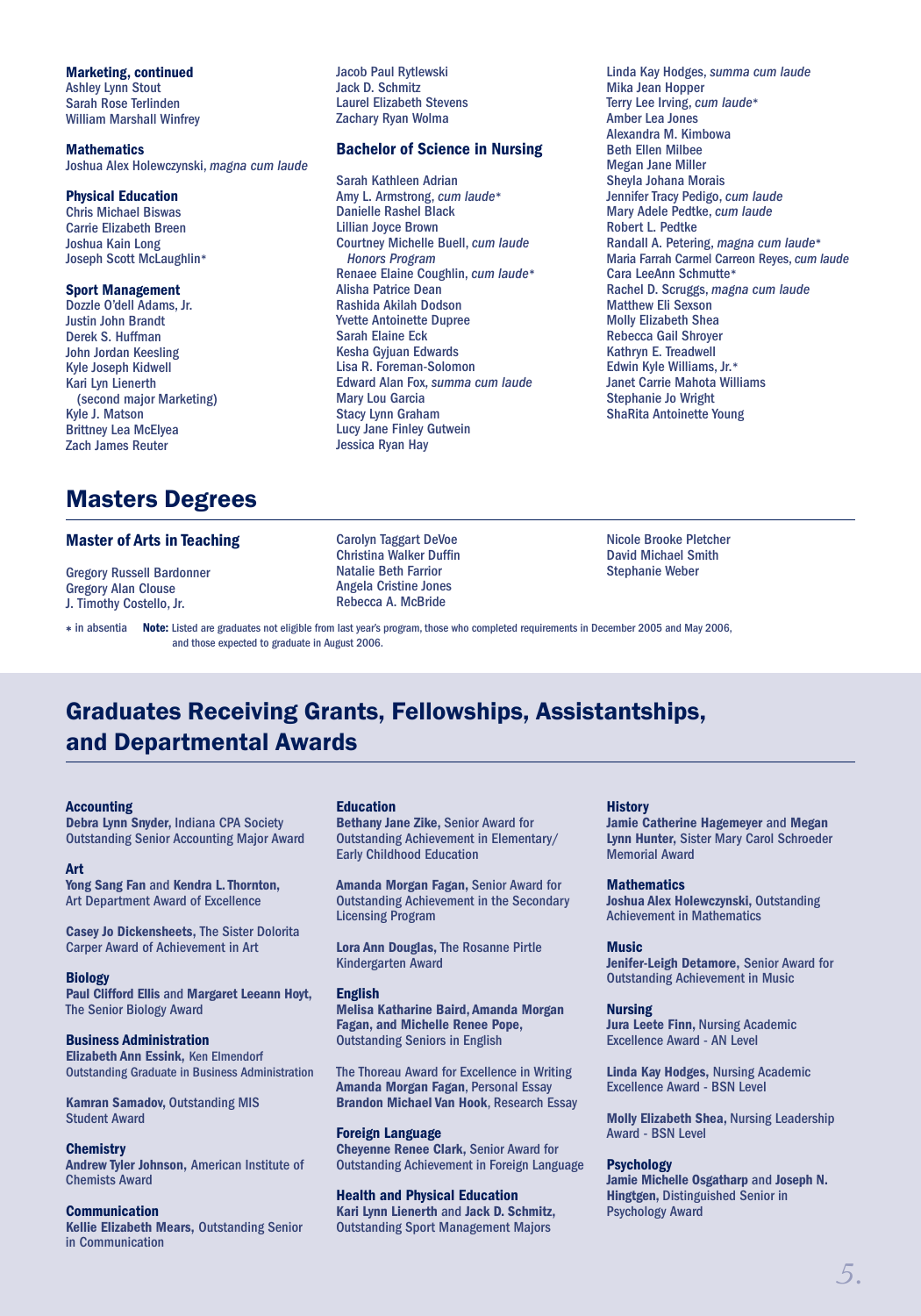#### **Theatre**

**Angela Marie Simms,** Theatre Department Senior Service Award

**NAIA All-America Scholar Athletes** Men's Golf, **Joseph Benjamin Johnson** Women's Soccer, **Jennifer Ann Woodward**

**Veterans Student Athlete Academic Awards Joseph Benjamin Johnston Jennifer Ann Woodward**

**Campus Ministry Christian Service Award David Ryan Stone**

**Service Learning Award Mitzi Chafin Adkinson** 

**John Sweany Maid and Knight of Marian Memorial Spirit Award Janelle Nicole Koenig Eugene Peter Markiewicz**

**Alumni Association Distinguished Senior Award Megan Jean Bottoms**

# Honor Societies

#### **DELTA EPSILON SIGMA** *(Beta Eta Chapter)*

A national scholastic honor society recognizing and encouraging high scholarship among students of Catholic colleges and universities.

Members: Melisa Katharine Baird, Courtney Michelle Buell, Paul Clifford Ellis, Elizabeth Ann Essink, Yong Sang Fan, Edward Alan Fox, Brenda Rogers Hamm, Joyce M. Harlow, Linda Kay Hodges, Joshua Alex Holewczynski, Megan Lynn Hunter, Daniel Thomas Dunn Latimer, Megan Emily Lees, William Melamet Lottes, Scott Stephen McNamee, Kellie Elizabeth Mears, Jessica Sue Miller, Sarah Katherine Nolan, Ronald Eugene Norvell, Mary Adele Pedtke, Nikki Lynn Powell, Maria Farrah Carmel Carreon Reyes, Rachel D. Scruggs, David Ryan Stone, Kendra L. Thornton, Bobbie L. Upcroft, Jennifer Ann Woodward, Bethany Jane Zike

## **KAPPA DELTA PI**

An international honor society in education that recognizes excellence in education. Kappa Delta Pi members make up the top ten percent of those entering the field of education, and they exhibit the ideals of scholarship, high personal standards, and promise in teaching and allied professions.

Members: Mitzi Chafin Adkinson, Tracy Michelle Armstrong, Lora Ann Douglas, Brittany Michelle Forler, Katie Sue Fredwell, Rachel Lynn Gath, Megan Emily Lees, Eugene Peter Markiewicz, Cassandra Denise Ray, Jennifer Ann Woodward, Bethany Jane Zike

### **KAPPA GAMMA PI**

A Catholic college honor society (and a constituent of the college and university department of the National Catholic Education Association) admitting students on the basis of scholarship, leadership, and concern for others, and who have completed the Honors Program.

Members: Melisa Katharine Baird, Megan Jean Bottoms, Courtney Michelle Buell, Elizabeth Ann Essink, Jamie Catherine Hagemeyer, Margaret Leann Hoyt, Megan Lynn Hunter, Jessica Sue Miller, Brianne Elizabeth Natterstad, Jamie Michelle Osgatharp, Debra Lynn Snyder, David Ryan Stone

## **PSI CHI**

A national psychology honor society for students with a major or minor in psychology, who have maintained a 3.0 general average, a 3.25 average in psychology, and have completed at least nine hours in psychology at the time of nomination.

Members: Megan Jean Bottoms, Brianne Elizabeth Natterstad, Jamie Michelle Osgatharp, Brandon Michael Van Hook

**SIGMA THETA TAU INTERNATIONAL** *(Omega Chapter-At-Large)*  This honor society of nursing recognizes achievement and leadership in nursing and commitment to high standards of the profession. Baccalaureate nursing students may be nominated to membership in their junior year.

Members: Amy L. Armstrong, Courtney Michelle Buell, Renaee Elaine Coughlin, Edward Alan Fox, Mary Lou Garcia, Linda Kay Hodges, Terry Lee Irving, Jennifer Tracy Pedigo, Mary Adele Pedtke, Randall A. Petering, Maria Farrah Carmel Carreon Reyes, Rachel D. Scruggs

#### **Who's Who Among Students in American Universities and Colleges, 2005-2006**

Mitzi Chafin Adkinson, Melisa Katharine Baird, Megan Jean Bottoms, Courtney Michelle Buell, Cheyenne Renee Clark, Megan Elizabeth Cummins, Lora Ann Douglas, Kesha Gyjuan Edwards, Elizabeth Ann Essink, Brittany Michelle Forler, Rachel Lynn Gath, Joshua Alex Holewczynski, Joseph Benjamin Johnston, Jessica Sue Miller, Jamie Michelle Osgatharp, J. Dannyn M. Peterson, Meghan Lynn Pilarski, Cassandra Denise Ray, Molly Elizabeth Shea, Kala D. Silvers, David Ryan Stone, Kendra L. Thornton, Carrick Joe Wilzbacher, Jennifer Ann Woodward, Bethany Jane Zike

## Marian College Student Association **Senior Officers**

Megan Jean Bottoms, *President* Emily Elizabeth Perkins, *Treasurer* Patrick Steven Trulock, *Student Affairs Representative*

## **Senior Class Officers**

Meghan Lynn Pilarski, *President* Jeanie Marie Prosser, *Vice President* Amy Nicole Roberts, *Treasurer*

*6.*